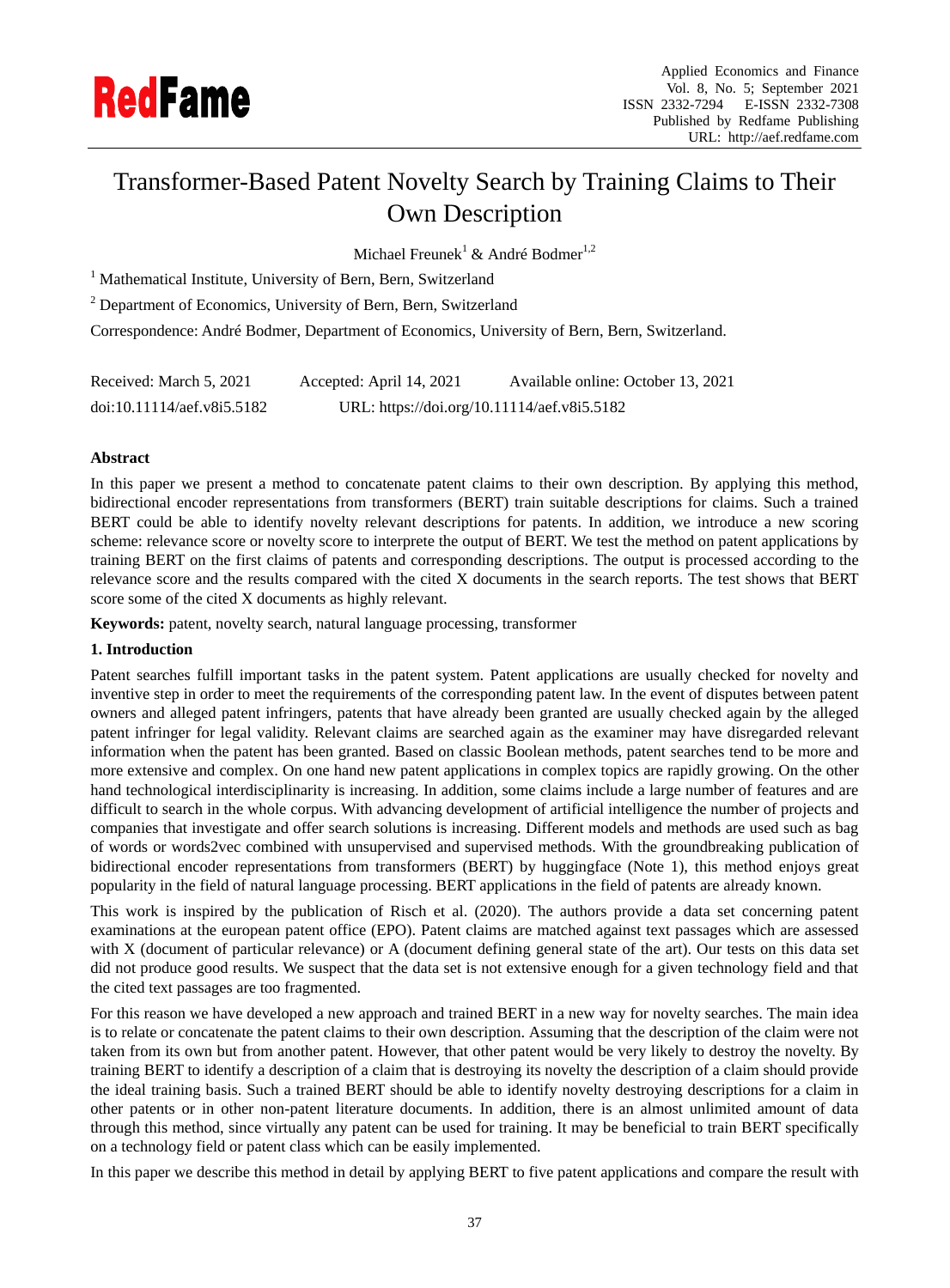the cited X patents in the search reports (Note 2). The method also includes a scoring scheme called relevance score or novelty score. To our knowledge the method described in this work has not been published yet. But the presented method offers the following advantages:

• Basically, every patent (in an appropriate language) is suitable for training. Almost any amount of data is available for any technology. This means that BERT can be trained very precisely for any searched claim.

- Independence from published data sets.
- Data quality is very good and independent on subjective examiner evaluations.
- Handling of described procedure is quite simple, efficient, and straightforward.

The paper is structured as follows: first, we identify related literature in chapter 2. Then we introduce our developed method in chapter 3. In chapter 4 we apply the described method with real patent data and demonstrate the results. In chapter 5 we conclude and discuss future research.

## **2. Related Literature**

There are several reasons for applying artificial intelligence (AI) in search procedures for patent applications. Setchi et al. (2021) developed a platform to compare state of the art AI techniques in patent searches (feature extraction, query expansion, etc.) and concluded that up to now AI is not sufficient successful to fully automate the patent application and filing process. A similar finding is reported in Demey and Golzio (2020). Further, Aristodemou and Tietze (2018) identifies four categories: (a) knowledge management, (b) technology management, (c) economic value and extraction, and (d) management of information.

Currently, BERT is one of the most popular models for tasks in natural language processing (NLP). BERT is based on the so called "*self-attention mechanism*" (Vaswani et al. (2017)). Self-attention means that different positions in a sentence or input sequence are related to each other. BERT is pre-trained on two tasks: the masked language model and next sentence prediction (Devlin et al. (2018)). Applying BERT means fine-tuning the pre-trained BERT to a task like patent classiffcation (Sun et al. (2019) and Lee & Hsiang (2020a)). Patents are classified according to standards as international patent classiffcation (IPC, Note 3) and cooperative patent classiffcation (CPC, Note 4) by patent offices according to technical features characterizing the invention.

Srebrovic and Yonamine (2020) do research with pre-training BERT on patents. An advantage of training BERT to patents from scratch compared to a standard BERT is that patent language typically differs compared to standard language. Many words, typically occurring in patents, are therefore not split during tokenization which should increase the performance on patent tasks applying NLP. This is also true for tokens specialized to patents as claim tokens whereby BERT can localize the text within a patent. BERT can be applied for patent searches as well in combination with generative pre-trained transformers (Lee & Hsiang (2020b)), or based on a data set matching claims of european patent applications to relevant or non-relevant text passages (Risch et al. (2020)). In a preliminary test Risch et al. (2020) achieved an accuracy between 0.52 to 0.54 for two labels according to A or X patents. The application of transformer models on patent landscaping has been reported by Choi et al. (2019). The authors use patent landscaping to identify related patents during research and development projects to avoid risk of patent infringement.

## **3. Method**

The method described below is based on the following idea: Ffr almost every claim in patent data exists a novelty matching text passage. Its own description of the claim that describes the invention in the patent itself. We match (concatenate) claims and its descriptions within the patents to train BERT which learns to identify novelty relevant descriptions to claims. Such a trained BERT (claim-to-description-BERT) should have the capability to identify novelty relevant patents for a searched claim.

### *3.1 Data Generation*

BERT has a capacity of processing input lengths of size 512 tokens. A typical patent description counts several thousand words. Therefore, it is impossible to concatenate a claim to the whole description within one input sequence. By cutting description into sections or pieces we concatenate a claim to such a description piece. Thus, which description piece should be concatenated to the claim? Here, we make use of the following observation from the patent search practice: most of the description passages fit very well to the claims within a patent. Moreover, we found that a very good approximation is related to the whole patent and its claim by concatenating all sliced description pieces to the claim. Of course this does not always apply in every single case but from a statistical point of view this approximation is very useful.

More formal: each description piece *k* of patent *i* is combined with the claim of the same patent *i* according to the first label (here label 1, see figure 1):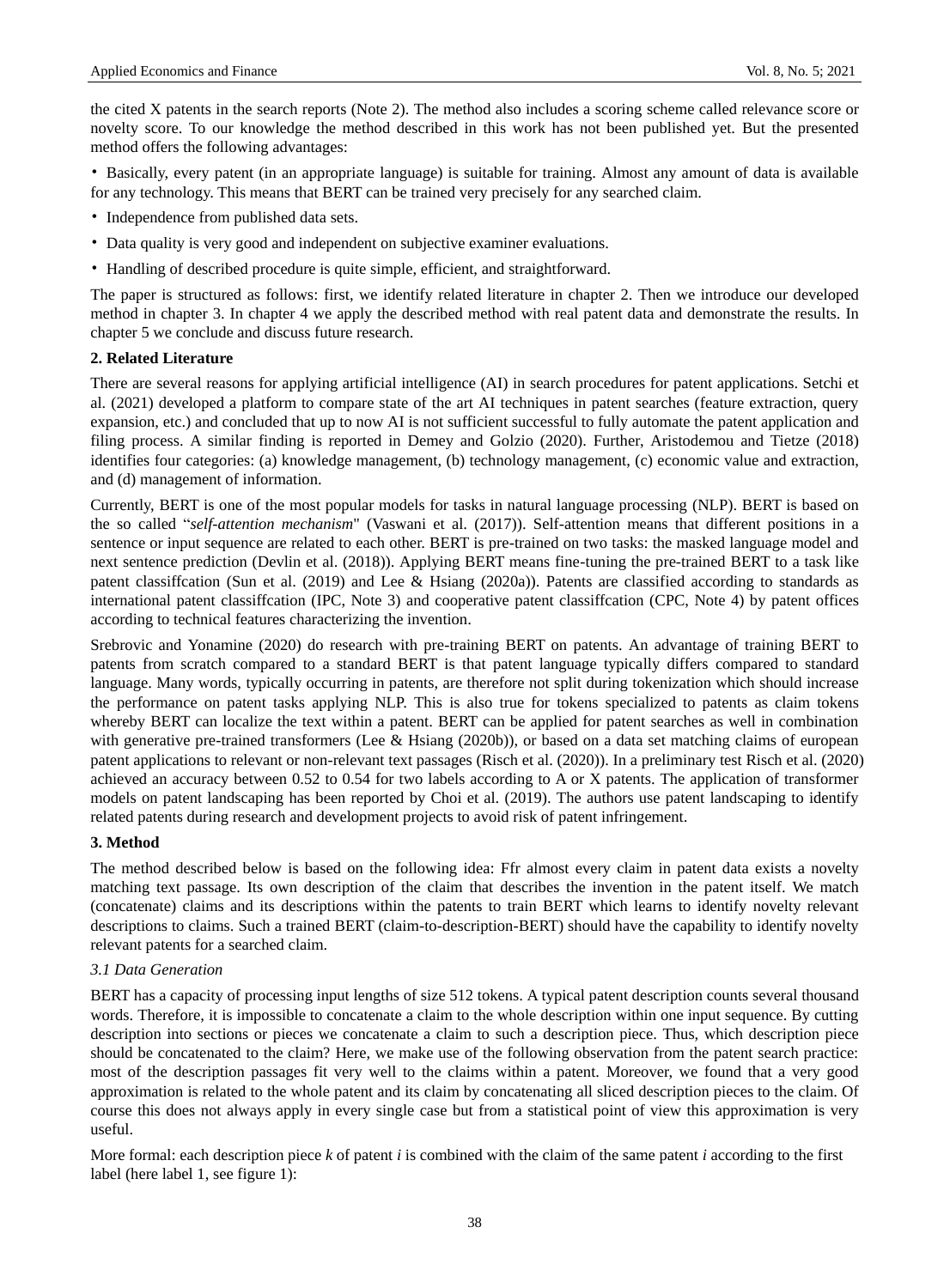#### *Input*<sub>*ik*</sub> = *claim(patent<sub>i</sub>) <> SEP <> description-piece(patent<sub>i</sub>)<sub><i>k*</sub></sub>  $,$

where SEP means separation token and  $\leq$  is an operator that displays a new token set. Be aware to cut the description into pieces of a size that input length needs not to be truncated to fit the input length of BERT.



Figure 1. Generation of the first label training data for novelty search by concatenating the claims to the description of the same patent. The description of patent *i* is sliced into *p* pieces yielding *p* claim and description piece concatenations

Now, having the data for the first label we need to complete the training data set by generating data with the second label (here label 0) where no match between claim and description piece is available. Consequently, we have to concatenate claims to description pieces which are of no novelty relevance. Here, we make use of a second observation from the patent search practice: most description pieces of a patent *j* are of no novelty relevance of a searched claim of patent *i*, with  $i \neq j$ . Applying this observation we generate the second label according to (here label 0, see figure 2):

$$
Input_{i,j,k} = claim(path_i) \ll SEP \ll description-piece(path_j)_k,
$$

where  $i \neq j$ . Description pieces and claims are combined in a random manner subject to the limitation that claim and description piece belong to different patents.





By taking the same claim and description pieces for the second label as for the first label we make sure that both labels have the same frequency and BERT learns to distinguish between relevant and non-relevant description pieces for a claim. Possibly, there is a probability of concatenating a claim randomly to a well fitting description piece of another patent. But the effect of confusing during training should be very low.

Eventually, each input has the structure:

$$
CLS \iff claim \iff SEP \iff text\text{-}piece \iff PAD \iff SEP \iff \land \text{-}Step \iff label,
$$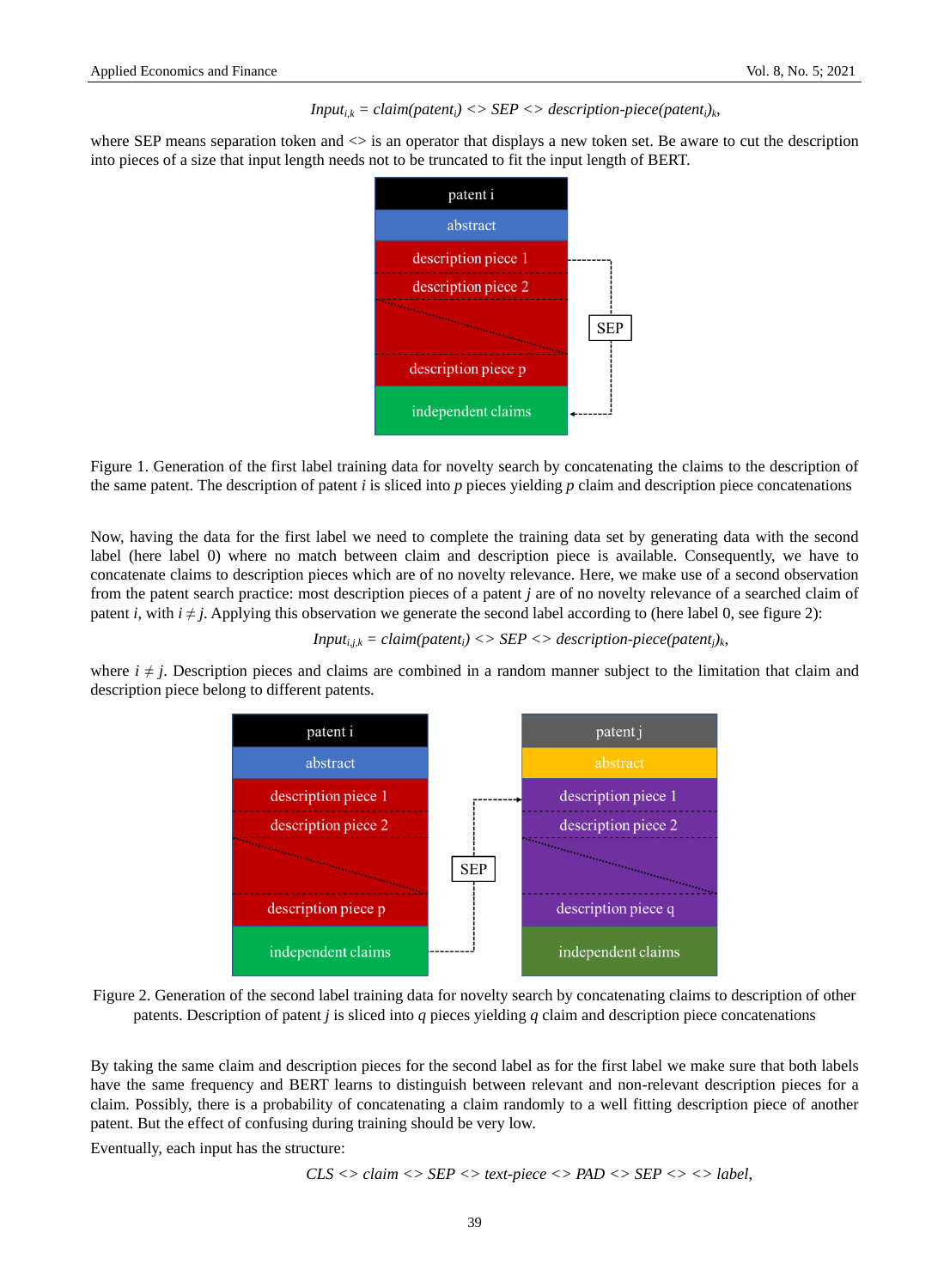where CLS is the classification token and PAD is the length of the input padded during tokenization to the defined maximum input length if the length of the concatenated claim and description piece is smaller than the maximum input length. The operator  $\ll$  displays the relationship between the label and the corresponding text piece. Otherwise we get:

$$
CLS \ll claim \ll SEP \ll text\text{-}piece \ll SEP \ll \ll \text{label}.
$$

The maximum input length is not necessarily 512 token but can also be set to a lower value beforehand. It is conceivable that size of description pieces is dynamically adopted if the concatenated claim of input length of the concatenated claim and description piece fits exactly the maximum input length. Beyond that we expect the best result when description pieces are at least as long as the claim or even longer. The claims include technical features in a very compact form. A description is particularly relevant if it contains all the features of the claim., So it can be expected that size of the description piece has at least the same length as the claim.

## *3.2 BERT Model and Training*

The following procedure is standard to train BERT. The first step is the tokenization of training inputs. We applied the tokenizer bert-base-uncased, lower-case developed by huggingface. An important parameter is maximum input sequence length. BERT allows a maximum input length of 512 tokens. It is intuitively obvious to go close to this limit with this model provided computer capacity allows it. In our experiment in chapter 4 we set the input length to 500 tokens.

The maximum input length could be a significant limitation to BERT: is the length of the searched claim in that range or even larger (which should not happen often in practice) we divide the claim into subclaims. But practice shows that usually claims are much shorter than 500 words and there are good capabilities to concatenate a claim via separation token SEP to a description piece.

Hyperparameters as learning rate, batch size, and number of epochs have to be adjusted and a BERT model has to be selected. A model of choice is Bert For Next Sentence Prediction. We train the data with BERT versions Bert For Next Sentence Prediction and Bert For Sequence Classification (both as bert-base-uncased) and astonishingly achieved better results with Bert For Sequence Classification. So in the following we will focus on that model.

Before applying a trained model to the application of interest there is a validation during training or testing after training to estimate overfitting or to estimate the performance of the model. We made the experience that the significance of the validation of concatenated claim and description pieces which are not trained explicitly but in other combinations is low. A better way for validating training is using complete different patents. Therefore, we applied this approach after training BERT in a pre-test on 100 patents (see subsection 4.2.1).

## *3.3 Applying Trained BERT to Novelty Search*

Once BERT is trained (fine-tuned) BERT can be applied to novelty searches for claims of interest. In our studies we focused on train BERT on selected technology fields. The required computer capacity and volume of data is therefore significantly lower. In addition, it cannot be ruled out that a technology-specialized BERT is superior to a general trained BERT (trained to all or at least to several technology fields). The disadvantage, however, is that BERT must be trained specifically for a task provided that the technology has not been trained before.

To prepare the input we prepare the patents similar to data generation procedure described in section 3.1: the descriptions of the patents which we want to analyze according to novelty relevance of the claim of interest are sliced into description pieces. Again, the length of the description pieces has to fit to the length of the claim of interest and the chosen maximum input length to BERT. As before for training we expect the best results when description pieces are at least as long as the claim or even longer. Then, the claim of interest – *claimoi* – is concatenated to the description pieces and we get the following structure (by neglecting the CLS and PAD token, see figure 3):

> … *, Input<sub>m</sub>* = *claim*<sub>oi</sub>  $\langle$  > *SEP*  $\langle$  > *description-piece(patent*<sub>*i*</sub>)*k Input<sub>m+1</sub>* = *claim*<sub>*oi*</sub> <> *SEP* <> *description-piece(patent<sub>i</sub>)*<sub>*k+1*</sub>  $Input_{m+2} = claim_{oi} \iff SEP \iff description-piece(pathj)_{k+2}$ … *, Input<sub>n</sub>* = *claim*<sub>*oi*</sub> <> *SEP* <> *description-piece(patent<sub><i>i+1)l*</sub> *Input<sub>n+1</sub>* = *claim*<sub>oi</sub> <> *SEP <> description-piece(patent<sub>i+1</sub>)*<sub>*l+1*</sub>  $Input_{n+2} = claim_{oi} \iff SEP \iff description\text{-}piece(path_{j+1})_{l+2}$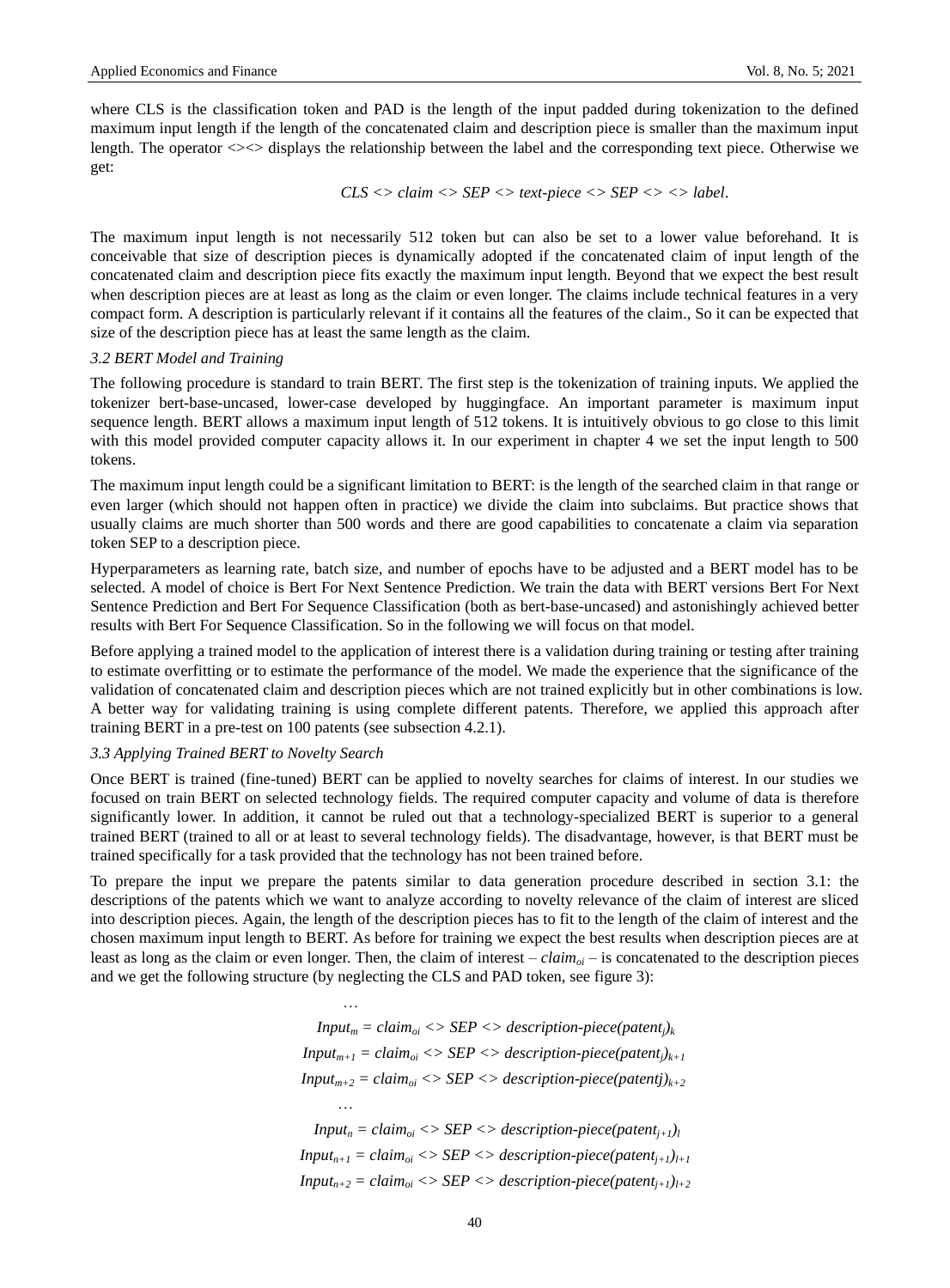It is important to track the patent number for each description piece to finally link the search result of BERT with the corresponding patent.

… *,*



Figure 3. Novelty search of a claim of patent *i*: the searched claim is concatenated to the descriptions of patents which are analyzed according to novelty relevance

## *3.4 Postprocessing of BERT Results: Noise and Relevance Scoring*

Since a typical description in a patent counts to several thousand words a claim would be concatenated to tens of description pieces per patent. This, of course, can be affected by the length of description pieces. There is a variation of the length of descriptions in patents dependent to the technology field or the country code of the patent. Finally, there is a considerably number of concatenations per claim. The experiments have shown that BERT often labels a single description piece as relevant. In practice, it is very inefficient to regard every patent with at least one description piece labeled as relevant. In some sense these single relevance labeling by BERT has to be understood as noise. But the great difference between novelty relevant and non-relevant patents is that the number of relevant labeled description pieces in relevant patents is much higher compared to non-relevant patents. For the description of a claim within a patent BERT identifies nearly every description piece as relevant. To get rid of this noise and to distinguish relevant from at least less relevant patents we calculated a relevance or novelty score in two ways.

## 3.4.1 Relevance Scoring According to the Label

The relevance or novelty score  $R(claim_{oi}$ , patent<sub>*i*</sub>) for a claim of interest –  $claim_{oi}$  – is calculated for a patent *i* by simply sum relevant labeled claim and description piece concatenations of patent *i* divided by the total number of claim and description piece concatenations of patent *i*. The total number of claim and description piece concatenations of a patent *i* is simply the sum of its label 0, ∑ *label\_0*(*patenti*), and label 1, ∑ *label\_1*(*patenti*). Because of division the scoring has the property of a density. As a result of which non-relevant patents with individual description pieces classified as relevant are given a low rating and relevant patents with several or even many description pieces classified as relevant are given a high rating. We finally get:

$$
R(claim_{ob} patent_i) = \frac{\sum label_l(paten_t)}{\sum label_l(paten_t) + \sum label_l(paten_t)}.
$$
\n(1)

Here, we have arbitrarily assumed that label 1 classifies description pieces as relevant and label 0 as not relevant. In chapter 4 we will apply this scoring method instead of the method described in the following chapter 3.4.2.

3.4.2 Relevance Scoring According to Sigmoid Values of Label 1

An alternative way to calculate the relevance score  $R(claim_{\rho i}$  *patent<sub>i</sub>*) for a claim of interest – *claim*<sub>*oi*</sub> – for a patent *i* with the same density properties according to subsection 3.4.1 is simply to sum up all sigmoid values given for label 1.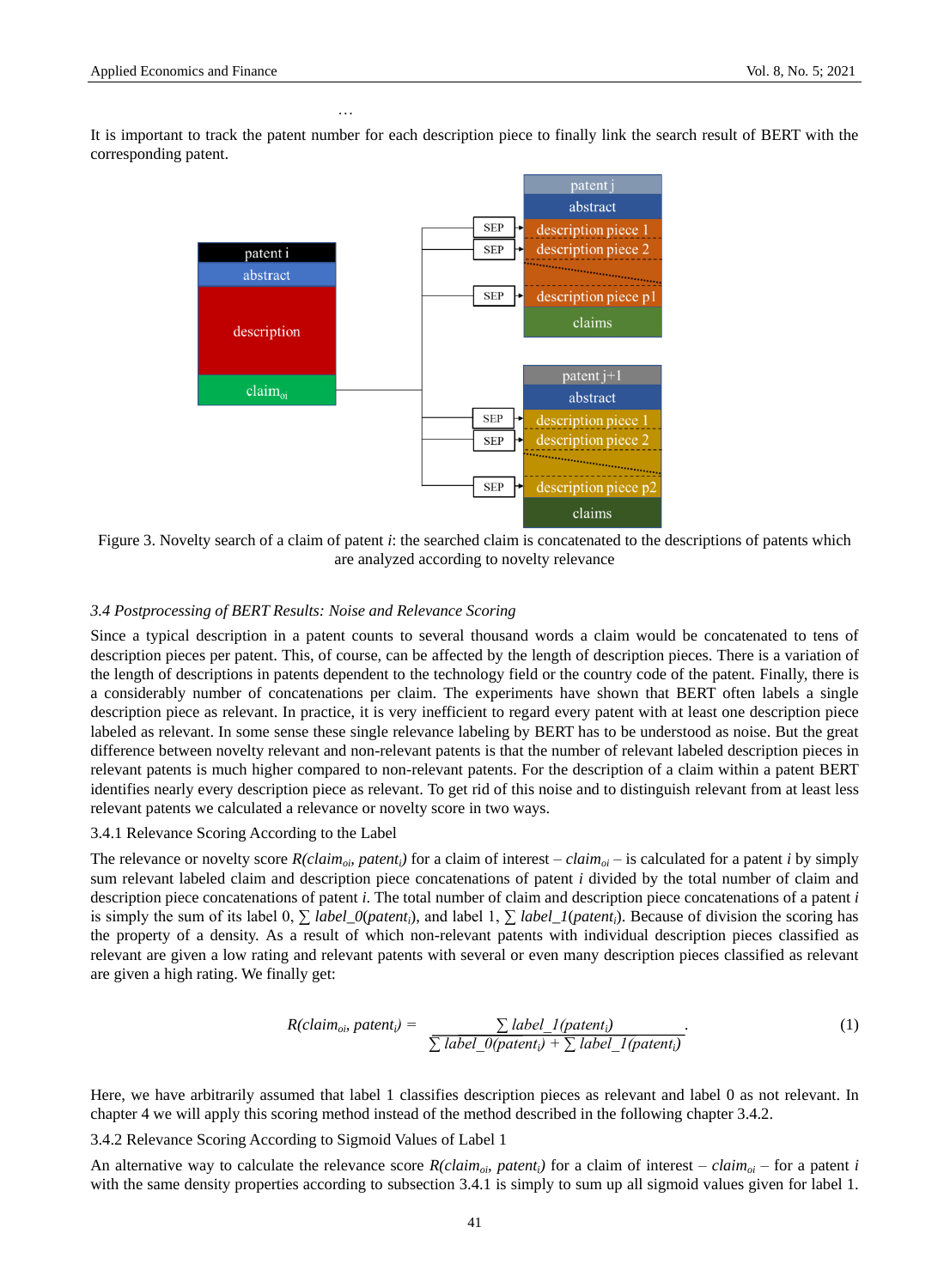$$
R(claimob patenti) = \sum sigmoidlabel_1(patterni)
$$
  

$$
\sum label_{0}(patterni) + \sum label_{1}(patterni)
$$
 (2)

with the well known relation

$$
sigmoid_{label\_0}(pattern_i) + sigmoid_{label\_1}(pattern_i) = 1.
$$
 (3)

It is conceivable that this method works better than the method in subsection 3.4.1 since the assignment to label 0 and label 1 is not binary but has probabilities. According the method in subsection 3.4.1 no distinction is made between whether a label 1 assignment has only been made to 51 % or 99 %. But in the numerator of equation 2 the sigmoid values are added up if the probability is below 50 % and label 0 has been formally assigned. Both methods are shown in figure 4.



Figure 4. Novelty scoring by counting the label 1 data or by adding the sigmoid values for label 1 predictions divided by number concatenations

## **4. Experiments and Results**

We applied the method described above to a group of patent applications (reference patents) to answer the question whether BERT is able to identify the X patents cited in the corresponding search reports. Thus, does BERT identify the X patents as novelty relevant by assigning them a high relevance score according to subsection 3.4.1 compared to non-relevant patents. The cited X patents do not necessarily have to be the best reference for a test by BERT as there could be further or even better prior art. Moreover, an examiner will select a patent according to the dependent claims which we have not taken into account. But this test is intended to give an initial indication of whether the method described above can be used as a first benchmark to return the relevant existing patents. To this end we perform the following procedure:

Step 1: Generation of 1059 training patents of label 0 and label 1 according to section 3.1 by a random selection of patents which refer to the same patent class (here on IPC main-group level). These patents form group 1.

Step 2: Training BERT on the training patents (group 1).

Step 3: Random selection of a second group (group 2) of 100 patents chosen from the same patent class as group 1. This group will be used for the pre-test.

Step 4: Random selection of a third group (group 3) of 1011 patents chosen from the same patent class as group 1. This group has to contain the cited X patents. This group is called to-be-searched group. BERT analyze this to-be-searched group and score every patent according to the relevance or novelty score according to subsection 3.4.1.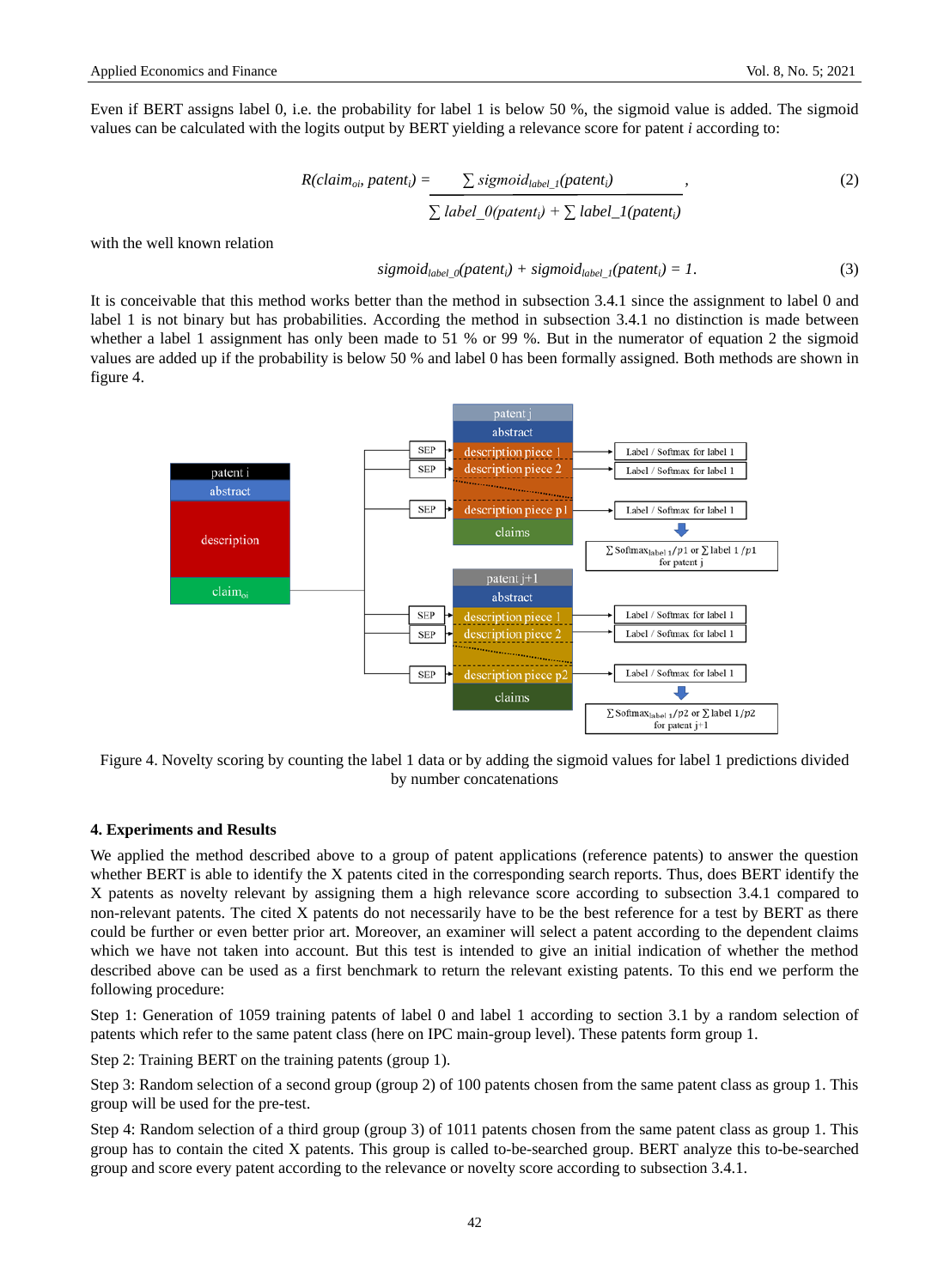Step 5: Identifying cited X patents in relevance and novelty score hierarchy.

Remark: We do intentionally not perform any text pre-processing steps.

#### *4.1 Data*

The novelty search of the first claims is performed for the following patent applications (reference patents): WO 2019/064177 A1, EP 3 593 317 A1, EP 3 382 640 A1, EP 3 438 918 A1 and EP 3 499 493 A1. For these five patent applications exist a search report with X citations given in table 1.

#### Table 1. Reference and cited patents

| Reference patent  | Cited X patent    |  |
|-------------------|-------------------|--|
| WO 2019/064177 A1 | US 2017/109857 A1 |  |
|                   | US 2011/194726 A1 |  |
|                   | WO 2005/029390 A1 |  |
| EP 3 593 317 A1   | WO 2016/025631 A1 |  |
|                   | US 2015/156369 A1 |  |
| EP 3 382 640 A1   | WO 2015/185944 A1 |  |
|                   | US 2005/193205 A1 |  |
|                   | US 2016/328398 A1 |  |
| EP 3 438 918 A1   | US 2014/029812 A1 |  |
| EP 3 499 493 A1   | US 2015/123887 A1 |  |

Reference patents are given in the first column and the search report cited X patents in the second column. Novelty search is performend on five reference patents.

All reference patents are assigned to the IPC patent class G06T1/00. Most of cited X patents are classified in G06T1/00 and below. For this reason the 1059 training patents (group 1), the 100 pre-test patents (group 2), and the 1011 to-be-searched patents (group 3) are as well randomly selected from G06T1/00 and below. The cited X patents were added to group 3 (if not already included randomly). All randomly chosen patents in groups 1 to 3 are US, EP, GB and AU patents in english language. It was checked that BERT was not trained on reference as well not trained on cited X patents. Although this is not a condition or limitation of the presented method. Between randomly chosen training patents and randomly chosen to-be-searched group (group 3) patents is an random overlap of 58 patents. There is no overlap to the pre-test (group 2) documents. The descriptions of the patents in groups 1 to 3 were sliced into pieces of random size in the range of 100 to 200 words. Future research could investigate a dynamic slicing to fit exactly the size of the concatenated claim and description piece to the maximum sequence length as described in section 3.1. The maximum sequence length for BERT has been chosen to 500 tokens. Slicing the descriptions of the training patents (group 1) and the generation of label 0 and label 1 claim and description pieces according to section 3.1 yield 74 498 training input sequences. We split randomly 9250 concatenated claim and description pieces for validation. As mentioned in section 3.2: although the concatenated claim description pieces are not trained the significance of the validation set is rather low since BERT is trained on the same claims and description pieces. It would have been more reasonable to generate a validation set by taking claims and descriptions not identified by BERT during the training. This is done after the training in a pre-test. Slicing the pre-test patents of group 2 and generation of the label 0 and label 1 by concatenating the claims to their description pieces (label 1) and the same claims and descriptions in a random manner to label 0 according to section 3.1. This yields 3582 input sequences of concatenated claim and description pieces. Slicing the descriptions for novelty search of to-be-searched patents of group 3 and generation the input sequences according to section 3.3 yields 40 016 concatenated claim and description pieces. We then trained BERT (Bert For Sequence Classification, bert-base-uncased) for two epochs.

### *4.2 Results*

#### 4.2.1 Pre-test on 100 Patents

In the pre-test we applied the trained BERT on 100 patents classified in IPC G06T1/00 (group 2). As described in section 4.1 we have 3582 input sequences of concatenated claim and description pieces. In contrast to the novelty search claims in these 100 documents are also concatenated with their own descriptions. This pre-test should therefore show whether BERT is able to identify its own descriptions for claims. The pre-test in 100 patents yields a F1 score of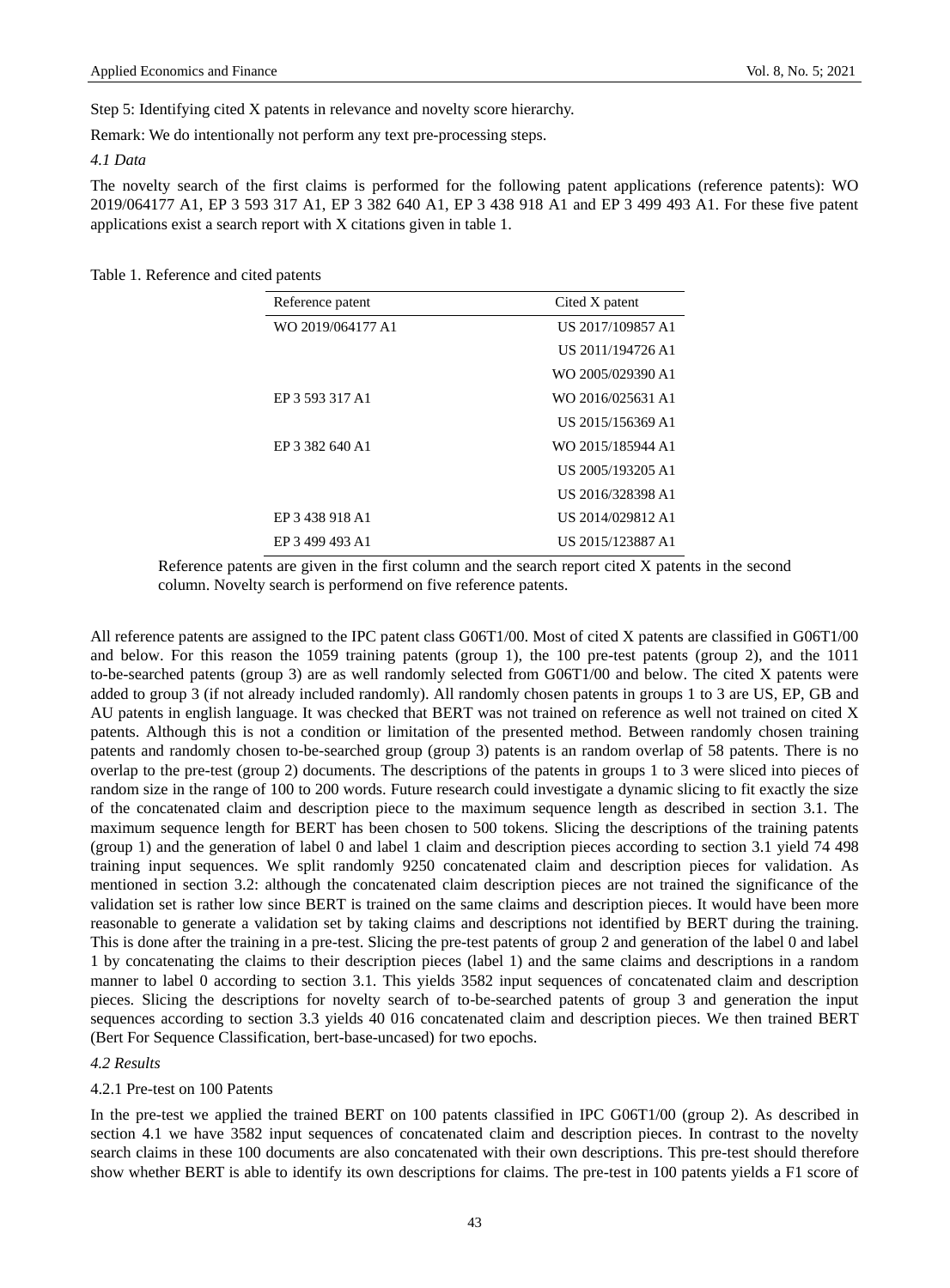0.936. BERT very well identified the correct descriptions of the claims. In this pre-test we do not apply the relevance score according to subsections 3.4.1 or 3.4.2. The given F1 score refers to all 3582 tested claim and description piece concatenations. The novelty search in the to-be-searched group (group 3) with 1011 patents of the trained BERT yields the results shown in table 2. The results are discussed in chapter 5.

| Reference patent  | Cited X patent    | Positive relevance score |
|-------------------|-------------------|--------------------------|
| WO 2019/064177 A1 | US 2017/109857 A1 | 198                      |
|                   | US 2011/194726 A1 | 42                       |
|                   | WO 2005/029390 A1 | 25                       |
| EP 3 593 317 A1   | WO 2016/025631 A1 | $\overline{4}$           |
|                   | US 2015/156369 A1 |                          |
| EP 3 382 640 A1   | WO 2015/185944 A1 | 242                      |
|                   | US 2005/193205 A1 | 18                       |
|                   | US 2016/328398 A1 | 345                      |
| EP 3 438 918 A1   | US 2014/029812 A1 |                          |
| EP 3 499 493 A1   | US 2015/123887 A1 | top score, but           |

Reference patents are given in the first column, search report cited X patents in the second column, and hierarchy position given by BERT in the third column. BERT searched in 1011 patents. Position 1 in column 3 means that BERT gave the patent in column 2 the highest relevance score of all 1011 patents regarding the first claim of reference patent in column 1. Details to patent EP 3 499 493 A1 can be found in chapter 5.

#### **5. Discussion**

The pre-test yield a F1 score of 0.936. Hence, BERT very well identified the correct descriptions of claims. To emphasize once again BERT identified the individual description pieces independently of another with a very high degree of accuracy while at the same time recognizing description pieces of other patents are not assigned to the claim. This result gives reason to be confident that BERT can also be used to identify description pieces relevant to a claim in other patents or other documents of the non-patent literature and thus applied successfully to patent novelty searches. Such a novelty search was tested on five patent applications according to table 2. The relevance score shows that BERT rates some of the cited X patents as well as highly relevant. The position given in the third column in table 2 shows the position of cited X patents in the sample of the 1011 patents according to relevance score for reference patents in column 1. The X patent US 2015/156369 A1 is on position 1 for the reference patent EP 3 593 317 A1. In the sample of 1011 patents this patent was identified by BERT as the most relevant. On the other hand there are X patents with low rating as US 2016/328398 A1 on position 345 for reference patent EP 3 382 640 A1. There could be several reasons: in the test we searched only the first claim. Possibly this patent has been selected as X patent due to dependent claims that BERT did not search. The X patent US 2015/123887 A1 for reference patent EP 3 499 493 A1 was high rated by BERT as well. But some patents were highly rated as well and indistinguishable from X patent in terms of the relevance score. This can be explained by the following: a method of displaying images at a display area of a display device the method comprising. Thus, displaying visible content at a central portion of the display area and simultaneously displaying invisible content only at one or more edges of the display area. For this reason the better strategy here may be to include dependent claims for the novelty search as well. There are some differences that our search differs from a real novelty search. (a) We searched only the first claim. The dependent or further independent claims were not searched. (b) We did not take into account the priority application and publication dates. The effect could be that the relevance score of the cited X patents compared to other analyzed patents are lower since patents published after the application date could be of high relevance. (c) The sample of 1011 patents were randomly chosen in the same technology field of the reference patents (with the exception of some X patents). In real search BERT analysis could cover the entire patent class or patents filtered according to keywords. However, it is possible that a complete consideration of the entire patent class would have worsened the X documents in their position in the score. (d) As described above some of the training and to-be-searched patents have been truncated due to limits in Excel whereas the X documents were completely analyzed. It should be examined how these deviations influence the result. It must also be emphasized that the method proposed here will probably not work if the text pieces which are of novelty relevance appear only in a very isolated manner in an analyzed patent. In this case a relevance score by BERT according to the described method could be interpreted as noise.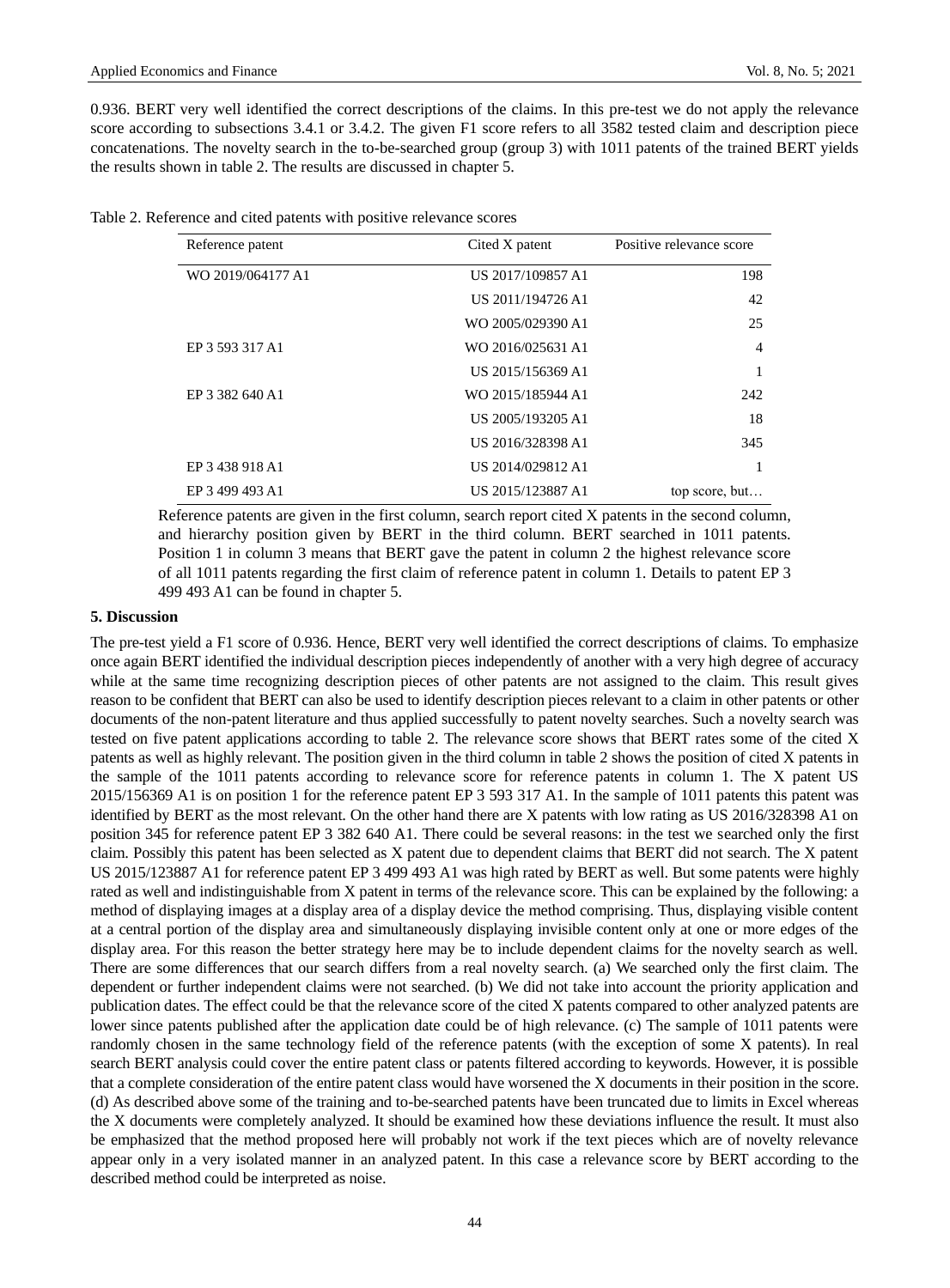#### **6. Conclusion and Future Research**

We presented a new method to train BERT for patent novelty search by concatenating patent claims to their own descriptions (claim-to-description-BERT). The descriptions of patents are sliced into description pieces of a certain length which should be adopted to the length of trained or searched claims. In our tests we sliced the description into pieces with a random length in the range of 100 to 200 tokens. We applied the trained BERT in a pre-test on 100 patents where BERT had to identify the descriptions to a corresponding claim of the same patent. We got an F1 score of 0.936. Eventually, we applied the trained BERT to a patent novelty search for five patent applications and compared the result to the corresponding search reports. The results showed that BERT could identify some cited X patents as highly relevant out of a group of 1011 patents in the same technology field. We have identified some possibilities on how this work can be continued:

(a) Length of the text pieces: we expect the best result when description pieces are at least as long as the claim or even longer. Finally, claims include technical features in a very compact form. A description is particularly relevant if it has all features of the claim. It is therefore to be expected that a piece of a description of relevance will have at least the same length as the corresponding claim. For training BERT dynamically adapting the length of the description to the respective claim is recommended.

(b) It would be interesting to compare the alternative relevance score according to subsection 3.4.2.

(c) We trained BERT particularly on B patents (granted patents). The independent claims of B patents tend to have more features than independent claims of the corresponding applications (A patents). The question arises whether BERT should not be better trained on A patents as the novelty search is applied to A patents. A mixture of A and B patents for training may also be the best strategy.

(d) We have taken the approach of training BERT technically very close to the features to be searched. However, it may be sufficient to train the rough technical environment which would simplify the selection of training patents.

(e) We trained and applied the method only to the first claims. An adoption to dependent claims would be very instructive.

(f) Extending the described method to search patents to attack the inventive step of a reference patent.

(g) Discussion with patent offices for practical implementation should be conducted. The effective time saving effect or increase in quality should be straightforward.

### **Acknowledgements**

We would like to thank Jochen Spuck, (EconSight, Basel, Switzerland) and Carsten Guderian (PatentSight, Bonn, Germany) for their helpful and valuable discussions and support on patent data.

#### **References**

- Aristodemou, L., & Tietze, F. (2018). The state-of-the-art on intellectual property analytics (ipa): a literature review on artificial intelligence, machine learning and deep learning methods for analysing intellectual property (ip) data. *World Patent Information*, *55*, 37-51. https://doi.org/10.1016/j.wpi.2018.07.002
- Choi, S., Lee, H., Park, E. L., & Choi, S. (2019). Deep patent landscaping model using transformer and graph embedding. arXiv preprint arXiv:1903.05823.
- Demey, Y. T., & Golzio, D. (2020). Search strategies at the european patent office. *World Patent Information*, *63*, 101989. https://doi.org/10.1016/j.wpi.2020.101989
- Devlin, J., Chang, M. W., Lee, K., & Toutanova, K. (2018). Bert: Pretraining of deep bidirectional transformers for language understanding. arXiv preprint arXiv:1810.04805.
- Lee, J. S., & Hsiang, J. (2020a). Patent classification by fine-tuning BERT language model. *World Patent Information*, *61*, 101965. https://doi.org/10.1016/j.wpi.2020.101965
- Lee, J. S., & Hsiang, J. (2020b). Prior art search and reranking for generated patent text. arXiv preprint arXiv:2009.09132.
- Risch, J., Alder, N., Hewel, C., & Krestel, R. (2020). PatentMatch: data for matching patent claims & prior art. arXiv preprint arXiv:2012.13919.
- Setchi, R., Spasi ¢, I., Morgan, J., Harrison, C., & Corken, R. (2021). Artificial intelligence for patent prior art searching. *World Patent Information*, *64*, 102021. https://doi.org/10.1016/j.wpi.2021.102021
- Srebrovic, R., & Yonamine, J. (2020). Leveraging the bert algorithm forpatents with tensorflow and bigquery. Retrieved from https://services.google.com/fh/files/blogs/bert\_for\_patents\_white\_paper.pdf